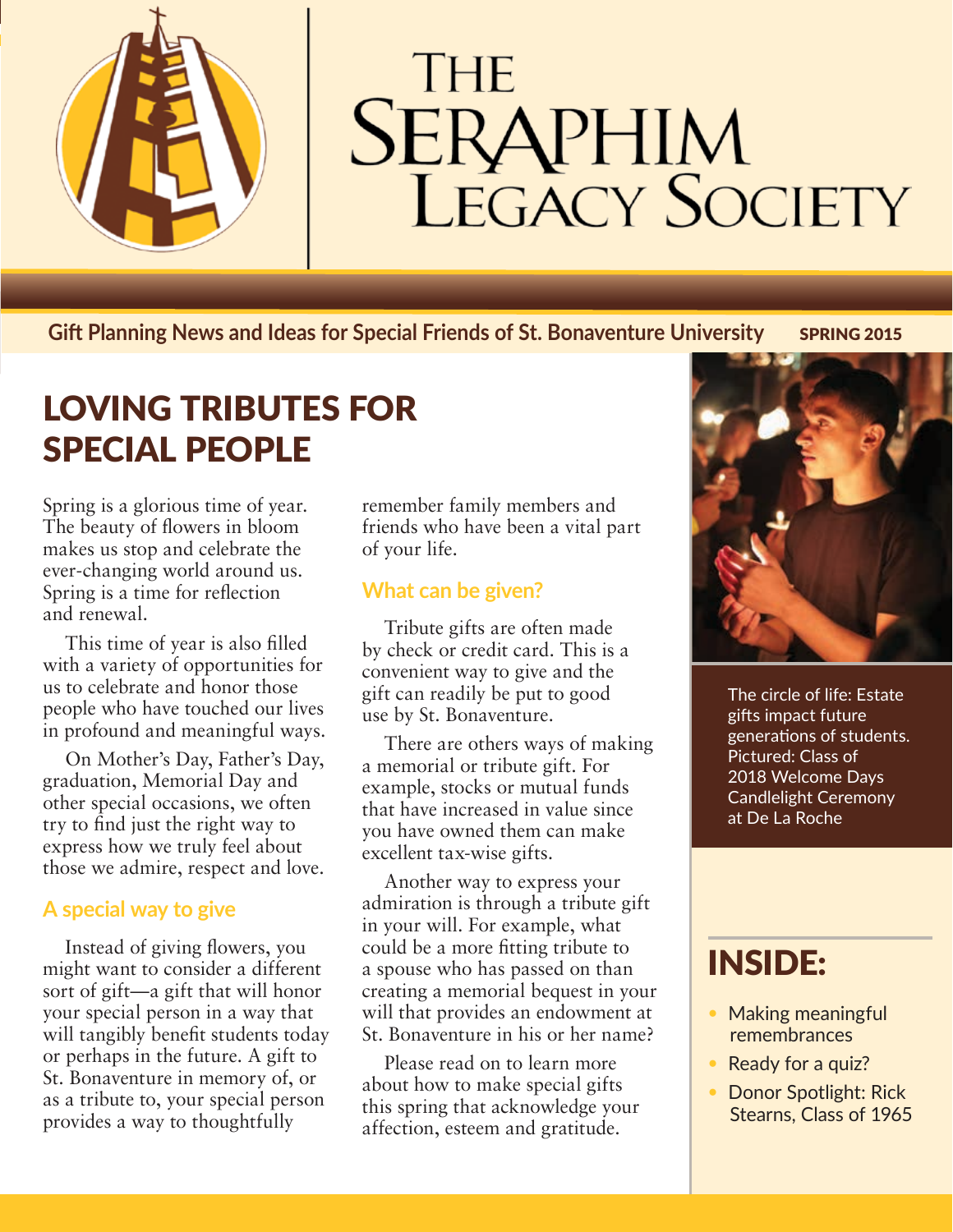## HONORING A 50‒YEAR RELATIONSHIP WITH A GIFT

Rick Stearns visited St. Bonaventure as a senior in high school and said the university "felt like just the right fit." When he arrived at St. Bonaventure for his freshman year, Rick "did not know one person there," but this Poughkeepsie native quickly bonded with his classmates. And that connection has only grown stronger in the 50 years since his graduation.

"At St. Bonaventure, it was really easy to connect with other people," Rick said. "We all played intramural sports and tried to win the President's Cup. Even 'rules' during our freshman year wearing those dink hats and signs—bonded us in a special way."

2

In addition to the strong bond among the students, the friars and professors at St. Bonaventure also contributed to the unique atmosphere on campus. As a business major with a concentration in finance, Rick clearly recalls classes with Professor Austin Finan.

"Prof. Finan was such an excellent lecturer, I would forget to take notes!" Rick recalled. "I was mesmerized by him—and needless to say I had to borrow someone's notes to study for his midterm."

Since his graduation, Rick has been blessed with a wonderful family—his wife Kathy, a daughter and son and four grandchildren—as



Rick Stearns, Class of 1965, and his wife Kathy

well as a successful career in the insurance industry. Now retired and living in New Smyrna Beach, Florida, Rick enjoys staying close to his Bonaventure roots by reaching out to prospective new Bonnies. "I have helped recruit 26 kids over the years. Right now I am working with a young lady from here in Florida. I told her if she chooses St. Bonaventure I will buy her a pair of snow

boots," Rick joked.

Rick may joke about St. Bonaventure's snowy winters, but he is serious when it comes to his devotion to his alma mater and his desire to give back. "My father always taught us to give back, especially to the community that shaped and nurtured us," Rick said. "At St. Bonaventure, I received a great education and values that helped shape my life. That's why I decided to support the university in my estate plans.

"Kathy and I view Bonaventure as a member of our family. So we decided to treat it as our third

'child' in our will. We designated 10 percent of our estate to go to St. Bonaventure as thanks for the education I received. I hope other alumni will consider doing something similar—the gift amount is your choice, but the key is to give back so others can experience what we all received from the friars during our Bonaventure years."

## PROVIDE FOR LOVED ONES FIRST

Charitable bequests need not affect your family's future security. After your loved ones have received the property you designate for them, you can include a gift in your will of the remainder of your estate.

A charitable gift of the residue of your estate can also be changed at any time, at your discretion.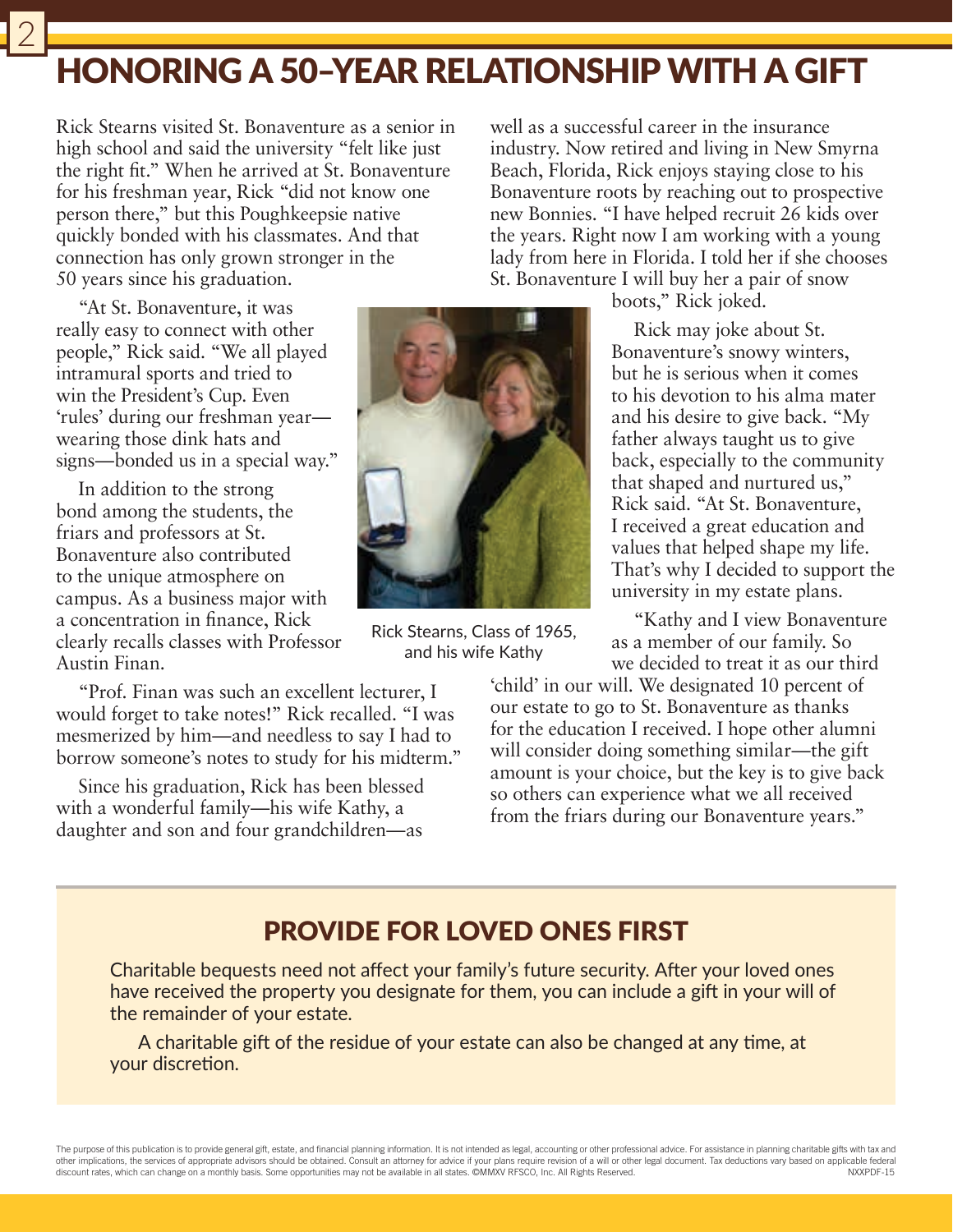## MAKING MEANINGFUL REMEMBRANCES

It has been said that your will and estate plans are a testament to your values. A will allows you to legally provide for those you care about in ways you feel are most appropriate. You can also continue your support of charitable institutions, such as St. Bonaventure, in these plans.

#### **Through your will**

One way to express your love and admiration for an exceptional individual is through a memorial or tribute gift in your will. Remembering a family member, close friend, professor or mentor in your will is a lasting way to honor that person who has touched your life in a profound way.

Some options to explore when considering a memorial or tribute gift include giving a specific dollar amount, a particular asset or personal property.

#### **A lasting legacy**

Example: Mr. and Mrs. Johnson's son passed away a few years ago. At the time, friends and family made gifts in his memory to his alma mater. And each year on his birthday, additional gifts were made.

When the Johnsons revised their will recently, they decided to include a charitable bequest to their son's alma mater. The Johnsons hope that this gift in memory of their beloved son will help other students reach their educational goals.

3

#### **Other ways to give**

If you have a spouse, sibling, parent or other loved one who depends on you for financial assistance, you may have concerns about your ability to continue providing this care in the future.

A life income gift plan, such as a charitable gift annuity, can provide income payments for the life of a person you designate. After the payment period ends, the remaining funds become a gift in memory of your loved one, to be used by St. Bonaventure.

Many also specify memorial gifts from their life insurance policies, retirement plan assets and other sources. A memorial or tribute gift made from such funds may allow you to give more in a tax-efficient way.

We will be pleased to provide more information to you and your advisors about ways you can create a lasting legacy at St. Bonaventure while preserving financial security for you and your loved ones.



Joe Franzetti, '99, keynote speaker at the 2014 Internship Summit is pictured with (from left) Jason Damon, Colleen Guilfoyle, Emma Zaremba and Sebastian Bellm.